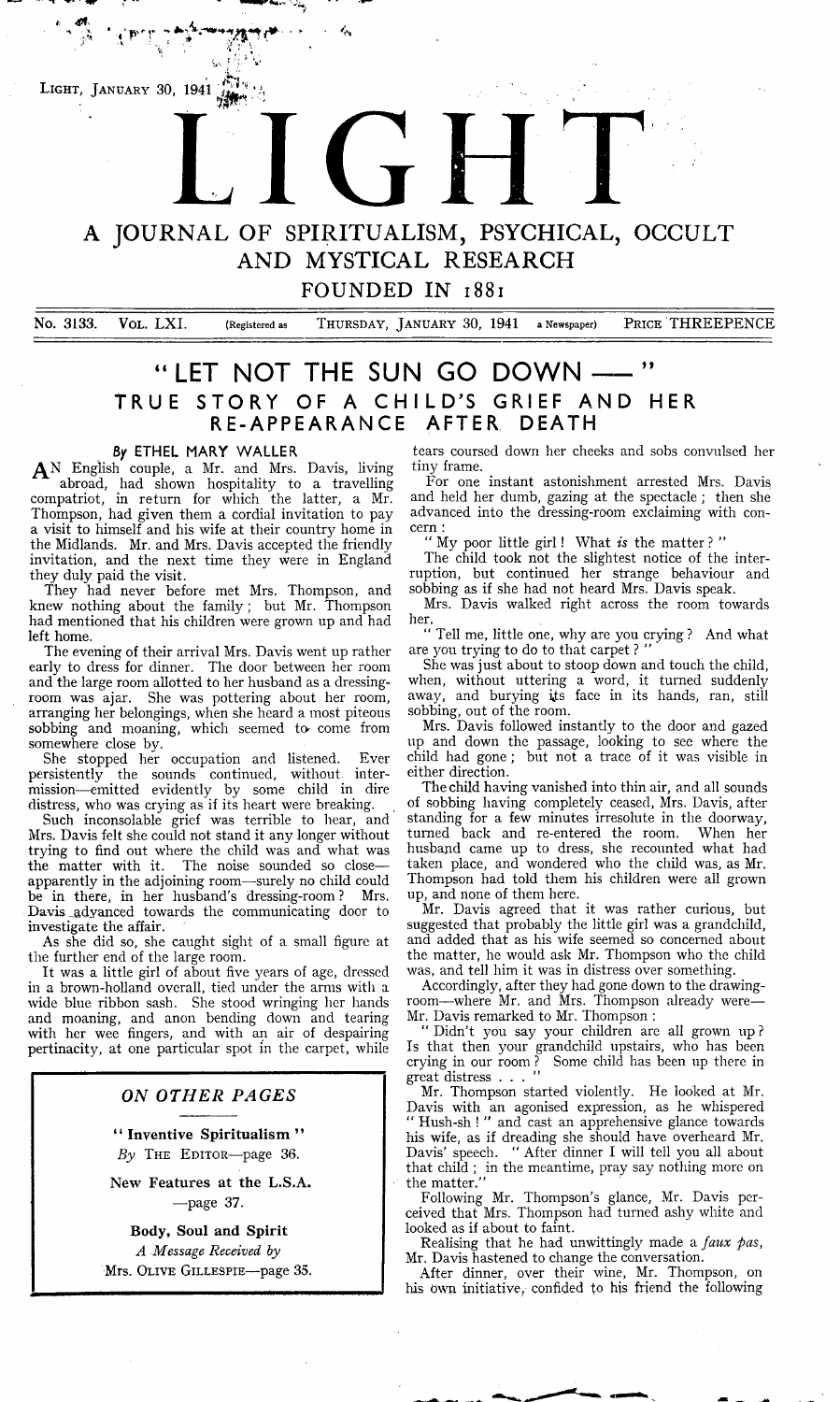explanation of the " skeleton in his cupboard " that had that day been laid bare.

The child that had been crying in the bedroom was Mr. and Mrs. Thompson's own child; *but it had been dead for years.*

Throughout those years it had continued^ at intervals, to appear to various people— always sobbing and wringing its hands and moaning in the broken-hearted manner that Mrs. Davis had described. It took no notice of anyone, and although more than once it had been spoken to by different people who had seen it, it had never paid the slightest attention, nor had it ever replied to anyone's interrogations.

The subject was the more intensely painful to Mr. and Mrs. Thompson, for the reason that the child had died under distressing circumstances, believing herself to be in disgrace and still unforgiven.

The facts were that the little girl one morning carried away, from her mother's dressing-table, a ruby ring. Later on, when charged with this, she at once admitted having taken the ring to play with. But when told that she must return it, she said she couldn't, because she had lost it down a hole. When questioned as to where the hole was, she said she couldn't remember.

From her manner, the mother felt convinced that she knew, really, where the ring was and had deliberately hidden it, and was merely pretending not to know, in order to retain possession of it. As it was a very valuable and favourite ring Mrs. Thompson was most annoyed and told the little girl that until she did remember where the hole was, and find and return the ring, she would remain in disgrace.

The child, who was a most sensitive little thing, was very much upset on being told this, and went crying out of the room, reiterating her former asseveration that she could not remember where she had lost the ring, but it was " down a hole."

A couple of days passed and still the child never divulged where she had put the ring, although she seemed to feel very keenly being in disgrace, and was most unhappy and always begging to be forgiven.

As everyone was convinced she could very well

**LONDON SPIRITUALIST ALLIANCE** LTD. **16 QUEENSBERRY PLACE, LONDON, S.W.7**

*President i* **Miss LIND-AF-HAGEBY.** *Secretary*: Miss Mercy Phillih ore.

**Phone—Ken .3292-3 Grams—" Survival/\* London Annual Subscription, ONE GUINEA, Includes use of Library**

WEDNESDAYS—

 $11.30 - 1.0$  'At Home.' Coffee, Music.

11.30— 12.0 Devotional Group for Spiritual Help— Mr. W. H. EVANS.

2.0 —3.0 Fortnightly—Answers to Written Questions through the Trance Mediumship<br>of Mrs. PAMELA NASH.

*(Next Meeting-***—***-Wednesday, February 12th).* **(Members 1/-; Members\* Guests 1/-; Non-Members 2/-)**

2.0 —3.0 Fortnightly— Clairvoyance. **(Members 1 /-; Members' Guests 1 /-; Non-Members 2/-)**

Wed., Feb. 5, at 2 p.m.—Mrs. MARY TAYLOR<br>3-3.30—Discussion, led by Miss Mercy Phillimore

*Present Hours***— Library and Office : 10— 4 p.m., Monday to Friday, inclusive.**

THE SECRETARY attends daily and is glad to offer help to the bereaved and to enquirers. She is also prepared to see callers by appointment between 4 and 7 p.m . on Tuesdays and Thursdays.

**Private Sittings with Mediums. Appointments may be booked with approved Mediums. Mrs. Pamela Nash and Mrs. Mary Taylor are in daily attendance. Group Seances for parties of friends may be arranged as desired.**

*Devotional Groups for Absent Healing, Mr. W. H. EVANS*

tell, if she chose, where " the hole " was in which she had hidden the ring, it was thought advisable to continue to keep her in disgrace in order that she might the sooner confess, and the valuable ring be recovered.

I \*»

Not many days later, however, the child fell ill and rapidly developed a serious fever.

In her delirium she did nothing but rave about the subject of the lost ring. She maintained just what she had declared when well, that she had dropped the ring down some hole, but that she could not remember where the hole was. She implored deliriously for forgiveness.

Mr. and Mrs. Thompson, the nurse, the doctor, every one who attended her bedside, assured her over and over again that she was believed and forgiven: but in. vain. The words conveyed no meaning to the poor little delirious brain ; and it was without regaining normal consciousness, and while still believing herself to be in disgrace, that the child died.

" Neither my wife nor I," concluded the unfortunate father in a choked voice, " have ever got over the loss of that child, and this periodic reappearance of our poor little dead girl, still wailing for a forgiveness that we were, and are, unable to make her understand was long ago granted, keeps perpetually open and bleeding a wound that is too deep ever to heal.

Mrs. Davis was greatly moved and excited when her husband repeated the tragic tale to her that night.

" And has the lost ring never been found ? " she enquired eagerly.

Her husband replied that he believed it had never been recovered.

" Then I am convinced that where the child was scratching at the carpet is where the ring is ! " exclaimed Mrs. Davis. " She was trying to get at *something,* in or under the carpet at that spot ! That would explain perfectly her extraordinary actions ! And all her grief seemed to be caused by her inability to accomplish her purpose ! You may be sure that is what the child comes back for !—she wants to recover that ring, which she believes must be found before she can obtain her parents' forgiveness. Do let us ask Mr. Thompson to have the carpet taken up and a search made ! I can show the precise spot which the child indicated. Surely it is worth a search ! "

\* " My dear Freda," replied Mr. Davis, " you forget the child has been dead for years. The carpet must have been up a dozen times between then and now.'

" But no search has ever been made beneath it at that spot, you may.be- sure !" said Mrs. Davis. " Do, do ask to have the carpet taken up that we may see what is under it !  $"$ 

" I should hate to have to broach "again such a terribly painful subject," demurred Mr. Davis. "I can't tell you how frightfully cut-up poor Thompson is still about this whole business. He says he shall never get over it. We had much better say nothing more about it."

But Mrs. Davis was so insistent, she prevailed. Mr. Davis repeated to his host his wife's remarks and request.

Mr. Thompson said he would be most glad to have a search made if Mrs. Davis would point out the spot. He said that as that room had been the children's daynursery formerly, it was quite possible that it was in that room that the ring had been lost by the child ; and if the desire to recover and restore the missing property was what prevented the child from resting, willingly would he order the whole house to be pulled down if there were any chance thereby of obtaining the desired result.

Accordingly, after Mrs. Davis had marked the position where the child stood, the carpet was removed, No ring was to be seen ; but there was a tiny chink between two of the boards in the floor, just at that spot.

There had been. no carpet in the room in the days it was used as a nursery—the child had always said the

(Continued at foot of next column)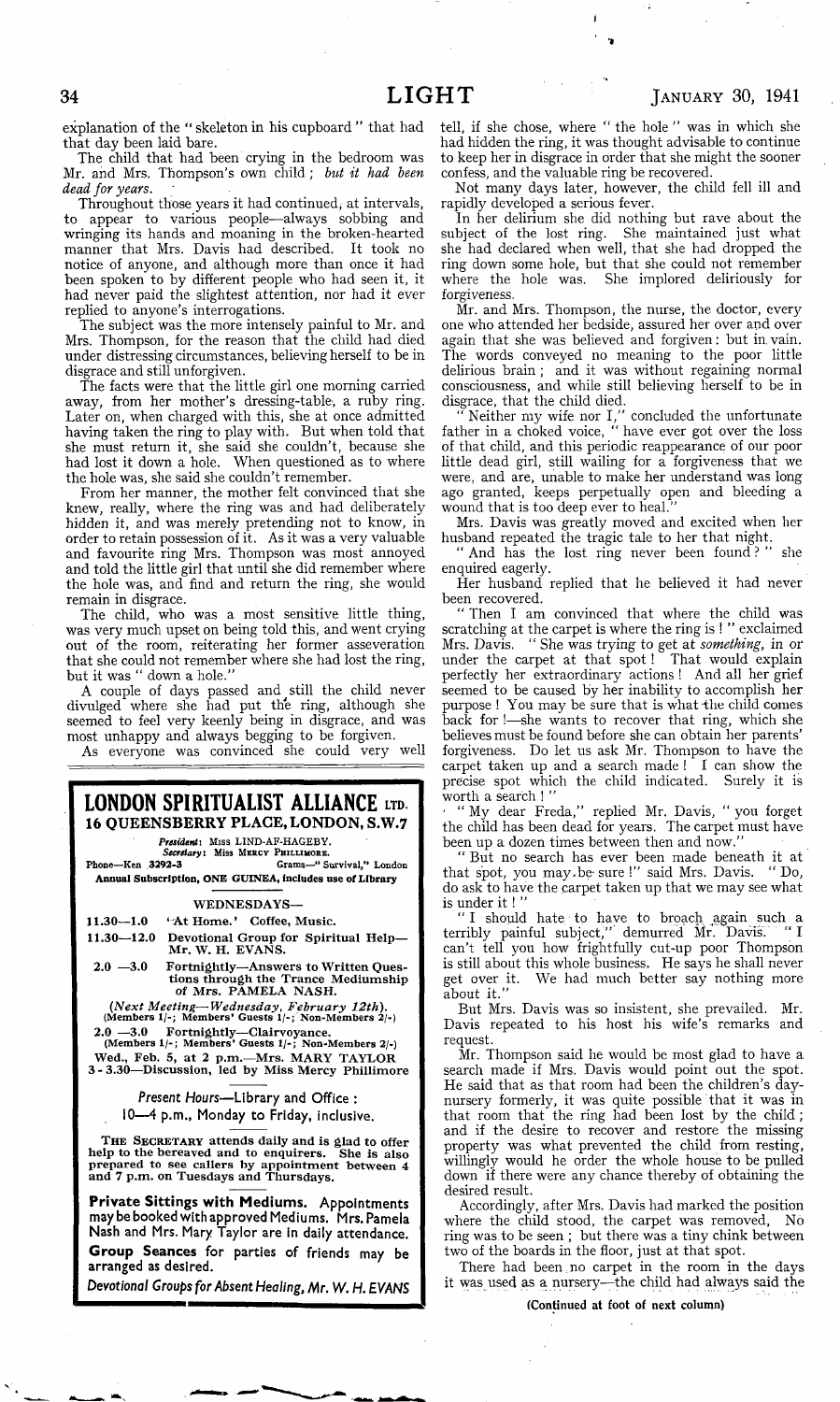## <sup>J</sup> a n u a r y **30, 1941 LIGHT <sup>35</sup>**

# **TRINITY OF BODY, SOUL AND SPIRIT ,**

**A Message Received by MRS. OLIVE GILLESPIE**

(CHRISTIANITY, in its original purity, taught no dogma nor ritual; but the people of Christ's time were steeped in the elaborate ceremonial of the Jewish Church. The Mosaic Laws were in full force, and Jesus had— and still has— to move mountains of heaped-up superstition and Pagan beliefs, before His gloriously simple teaching could penetrate the hearts of men.

So it is that a natural fact— that of the etheric body independent of the earthly manifestation—has been overlaid by Pagan ideas, until the original truth has been lost sight of and men see no longer the spiritual in the earthly counterpart and deny the resurrection of that spirit.

Jesus came to teach a generation as crassly material as any to-day—the Sadducees who denied the resurrection and believed in nothing but the visible body. The Christ came to prove the existence of the spiritbody— the real self—and the Trinity of the three selves in one, which is true for each one of us. His teaching of the Trinity has been overlaid by men with their own .devices. The doctrine of the Three Gods in One is the creation which men have constructed for themselves, for in Christ's time the Pagan worship of many Gods still flourished.

There are, of course, many who hold that *everything* in the Scriptures can be translated in terms of mystical or allegorical nature, and in those primitive times the teaching had necessarily to be chiefly in the form of parable. But with the Trinity, there is the literal truth of the three forms of manifestation in the Christ, just as with each one of you.

The Church speaks of the Trinity of Body, Soul, and Spirit very loosely, without taking the trouble to explore and explain the real facts lying behind the expression.

Body is earth matter— dust to dust must be returned. Soul is spirit-matter which, again, must be returned to the sphere from which it is drawn. Spirit is that which holds all matter together ; all form is animated and bound into shape by Spirit, which is the life-force throughout all worlds.

When Spirit, or life, is withdrawn from the body of earth, the material atoms fall again to earth-matter. At " death," your Spirit re-forms itself in a body of spiritual matter—you may call it etheric or astral body if you like, but it is made of the substance of the Spiritplanes ; a substance as dense to us as your matter of earth is to you.

Think of a spirit-materialisation ; you can only see it as some earthly matter drawn from the Medium, and your dust of earth makes it possible for the bodily eyes to be attuned to it, but if you see us clairvoyantly you are using your soul-eyes, which are attuned to our matter. This matter is finer than earthly substance and vibrates so rapidly that your heavier bodies of earth cannot tune in to see us normally, only when you use soul-powers.

Love is eternal, you know, and all soul-power is fed

#### (Continued from previous column)

ring was " down a hole "--perhaps it had fallen through that chink in the boards ?

A carpenter was called in and the boards were taken up. Beneath, on the lathes of the ceiling of the room below, like a drop of ruddy heart's blood, gleamed the red ruby of the long-lost ring !

Many are the years that have now elapsed since that eventful day, but never, during the whole of that time, has any living soul in that house again set eyes on a forlorn little figure, weeping and wailing and wringing her hands.

*(Note.*—Mrs. Waller says the facts set out in this story were related to her by a cousin of hers, who vouched for them as actual happenings. The names have been changed, but nothing  $else. -É$ DITOR).

by love. A starved soul-body is as pitiful to our sight as a starved earth-body. Why have we doctors here ? They have to treat the dwarfed soul-bodies of those who come here with no love in their Souls.

You realise, too, that the riches of heaven are brought by you, not given to you here, so only those who have laid up their treasure outside their earthly life may enjoy all that is won by love and service on earth.

#### EXISTENCE OF THE SOUL CAN BE PROVED

The existence of the Soul *can* be proved, as it takes form in the etheric substance and can appear to those in the body. But these facts should not be left to the experiments of uneducated people. All the responsibility should rest upon those who are called the Spiritual Leaders of the people, who should teach Survival to the masses.

Christ proved the existence of the soul-body by His own resurrection appearances. At His Ascension, the God in Him had triumphed finally over material conditions and His etheric-body was transmuted into the elements of that spirit-form which was seen by the Disciples to disappear in the earthly atmosphere.

The spirit-body, dissolving always into finer manifestations, is that to which all must ultimately attain.

Without the Spirit, the body is powerless on earth, and disease generally means that the Spirit is not in full control of the physical organism. Yet weakness of the body is often necessary so that, with very materially minded people, the Spirit should not be too closely linked up with bodily ease and contentment. For the same reason, the spiritually developed have often chosen, before birth, to take on the conditions of physical imperfection.

This is the reason of so much illness and suffering during life on earth, and when you come here you will realise the necessity of the preparation of the Spirit through weakness of the body in what you deplore as long illness or misfortune.

People pray in the Litany to be preserved from sudden death. In a way it is correct, because with these cases of materially-minded people a sudden passing means an unprepared one, and such are therefore sometimes earthbound. But with spiritually-minded men and women, a quick passing is a blessing, as there is no shock to them and a speedy realisation of the truth.

Children are always happy here because the childspirits have not formed dense ties to the earth-body and so adapt themselves readily to the life of our planes. Their awareness of the happiness here has not been dulled by long contact with the earthly conditions. That is why children are so often in touch with and see us, but as years pass their memories and faculties of spirit life are lost— dulled, as I say, by the world conditions.

The Comforter promised by the Christ after His physical departure is the Spirit-force which is manifesting to-day and will do so more and more. Even as St. John said, whilst merely human powers decrease, that of his Master must increase ; and the Spirit of Christ has never left the world but is still a living force, even as the Spirits of others may be in lesser degree. Repeatedly Jesus told them that they all had the Godhead in themselves and could develop the Divinity he possessed.

This power of the Holy Spirit has been ignored and neglected. It is more than what you call the psychic gift. It is a Divine inflowing, through the Soul, into the physical body, and this Spirit ought to control and guide the physical manifestation in everything if rightly developed.

Christ wished the people to know that each had the responsibility of cultivating these attributes of the Trinity, even whilst encased in the body.

*(A message which Mrs. Olive Gillespie says was communicated to her by a Group of Clergy and Scientists on the Other Side).*

 $\ddot{\psi}$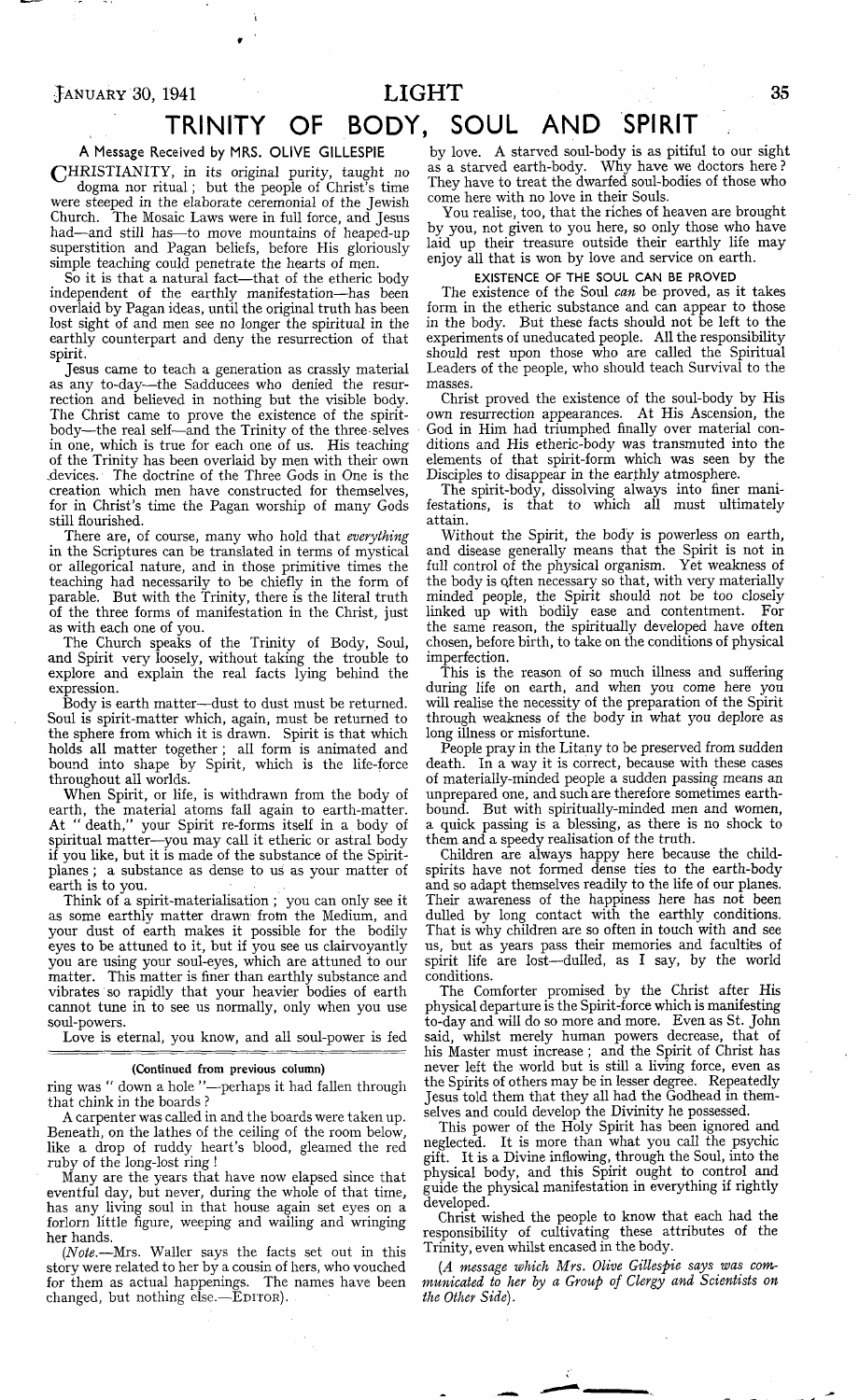# Light;

*All communications for the* Editor *should be addressed : " The Editor of Light, 16 Queensberry Place, South Kensington, London, S .W .7 ." 'Phone: Kensington 3292-3.*

EDITOR - - - GEORGE H. LETHEM

#### **AS WE SEE IT**

#### **" INVENTIVE SPIRITUALISM "**

**ALL** too often, in these days, the word " Spiritualism " is used—by Spiritualists and non-Spiritualists alike — as covering only what Caesar De Vesme termed " Experimental Spiritualism." It is well to be reminded that the word has a wider meaning— that originally it indicated the opposite of Materialism and included all religious and philosophical systems which rejected the Materialistic explanation of Man and the Universe and accepted the hypothesis that Mind preceded Matter and was always its superior. Such a reminder' was contained in a recently published article by Major-General Fuller, who wrote :

" *As Thomas Carlyle once prophetically said* : ' *Hereby at last is the Goliath powerless, and the David resistless* ; *savage animalism is nothing,. Inventive Spiritualism is all.*

In his day, Thomas Carlyle, the Sage of Chelsea, was an ardent supporter and exponent of the philosophy which he indicates in this quotation and—as inspired Prophets alyays are—he was far ahead of the majority of his contemporaries. It was then that Materialism reached its deepest depth, and Haeckel triumphantly propounded his extraordinary dogma (for it was nothing less) that the origin of all phenomena, including Life and Consciousness, was to be found in dead Matter. Strange as it may how seem to all save die-hard Materialists of the old Atheistic type, Haeckel's " Monism " was accepted by many scientists and philosophers as definitely proving Man to be nothing more than the highest of the Primates— an animal without a soul and doomed to extinction at death like any other animal—and as finally disposing of what they were foolish enough to regard as the " myths " of God and a spirit-world in which human beings lived after the death of the physical body, as taught by all the great spiritualistic Religions.

Haeckel's " Monism " has been discredited by the advance of Science, and to-day most of our scientists and philosophers are ready to concede that Carlyle was right—that Conscious Mind *must* have preceded physical phenomena and that it still remains the creative element in the Universe at large and in all the affairs of Men.

This is a great gain, even though the implications of the admission have not yet been fully appreciated, either by scientists or politicians. In the carnage and chaos in which we are all immersed we are now reaping the bitter fruits of the Materialistic philosophy of Carlyle's day ; but we may hope that when the Victory of Right over Might is achieved and Peace comes again, the implications will be accepted and that Spiritualism in its widest sense will be made the basis for the new world order," of which we hear so much.

Experimental Spiritualism has a great part to play in this hoped-for spiritual evolution. Its part is to provide the practical proof that Philosophical Spiritualism is founded on fact and that, if tested, it will provide the long-sought key for the solution of Man's social, national and international problems and for his advance in much-needed knowledge of himself and of the Universe in which he lives.

The relation between Philosophical Spiritualism and Experimental Spiritualism is something like that existing between pure science and applied science. Philosophical Spiritualism (or Idealism, if that newer name be preferred) as now propounded by some of our leading scientist-philosophers, provides the spiritual hypothesis of

#### (Continued at foot of next column)

я.,

## JANUARY 30, 1941

## **AFRAID TO SPEAK OUT**

**FAMOUS FRENCH ASTRONOMER'S VIEW**

THERE are other criminals besides those in prisonsnamely, cultivated men who know truths they do not venture to reveal, for reasons of personal interest, or for fear of ridicule. In the course of my career I have met more than one of the " men of science," extremely intelligent, very learned, who have been witnesses of metaphysical phenomena beyond cavil, or who have grown aware of them— men who have no doubt of the undeniable existence of these phenomena, yet dare say nothing, through meanness unpardonable in minds of real worth. Or else, from fear of being heard, they whisper, mysteriously, testimony which would be of considerable weight in the triumph of truth.

Such men are unworthy of the name of savants. Several of them belong to what is called " high society," and believe that they would lose credit by being overcredulous, although, on the other hand, they subscribe to debatable beliefs. I might give here the name of a member of the (French) Institute, a member who is of real value to science, who might serve as a competent witness to the metaphysical phenomena treated in this work, but who neither wishes nor ventures to admit aught, because he is an avowed Catholic, and his adviser in matters of conscience has told him that the domain of these questions lies within the authority of the Church alone.

A part of the Clergy is hostile to this sort of investigation, and considers that the Church should monopolise such questions. This point of view has come down from Biblical times. The summoning of monopolise such questions. come down from Biblical times. the Dead was formally forbidden to the Hebrews, and Saul violated his own decrees when he went \*to consult the " witch " of En-dor and invoked the shade of the Prophet Samuel. Perhaps this interdiction was justified in the case of incompetent men of the humbler orders, who can easily fall into the worst stupidities. But in our day, to forbid men who are learned, given to reflection, well-balanced, to study these problems, to teach them that they are not to use the reason God has given them, that they must humble this reason before the affirmations of a debatable divine revelation ; to maintain that the question of the nature of the Soul and its Survival, which interests so personally each one of us, must be reserved to a caste of casuists who appropriate to themselves the right to judge and to decide between the true and the false : between God and the Devilsuch is, indeed, a strange way of thinking and an anachronism carrying us back to the middle ages. The error is all the more inexplicable from the fact that the phenomena with which we are concerned support the stories of the sacred Scriptures— among others the apparitions of Jesus, unknown or denied by nine-tenths of mankind.

(From the book, *Death and Its Mystery,* voL 2, by Camille Flammarion, translated from the French by Latrobe Carroll, published'in 1922 by T. Fisher Unwin, Ltd.).  $\blacksquare$ 

#### (Continued from previous column)

the origin and nature of Life ; Experimental Spiritualism, using the scientific methods of experiment, observation and deduction, provides evidence that this hypothesis is true, and that Man is more than the highest of the animal creation— that he is, in fact, a spiritual being, manifesting through a physical body, but possessed of an inner spiritual body which animates and controls the physical organism and fits him to live in contact with the surrounding spiritual world in which is to be found the source of all spiritual, mental and material phenomena, and so brings him within reach—consciously or unconsciously—of that " Inventive Spiritualism " of which Carlyle wrote.

The realisation of these facts is one of our nation's great needs at this critical hour in her history, and it is the privilege of the Experimental Spiritualist to do all in his power to supply the evidence by which the facts are substantiated.

β,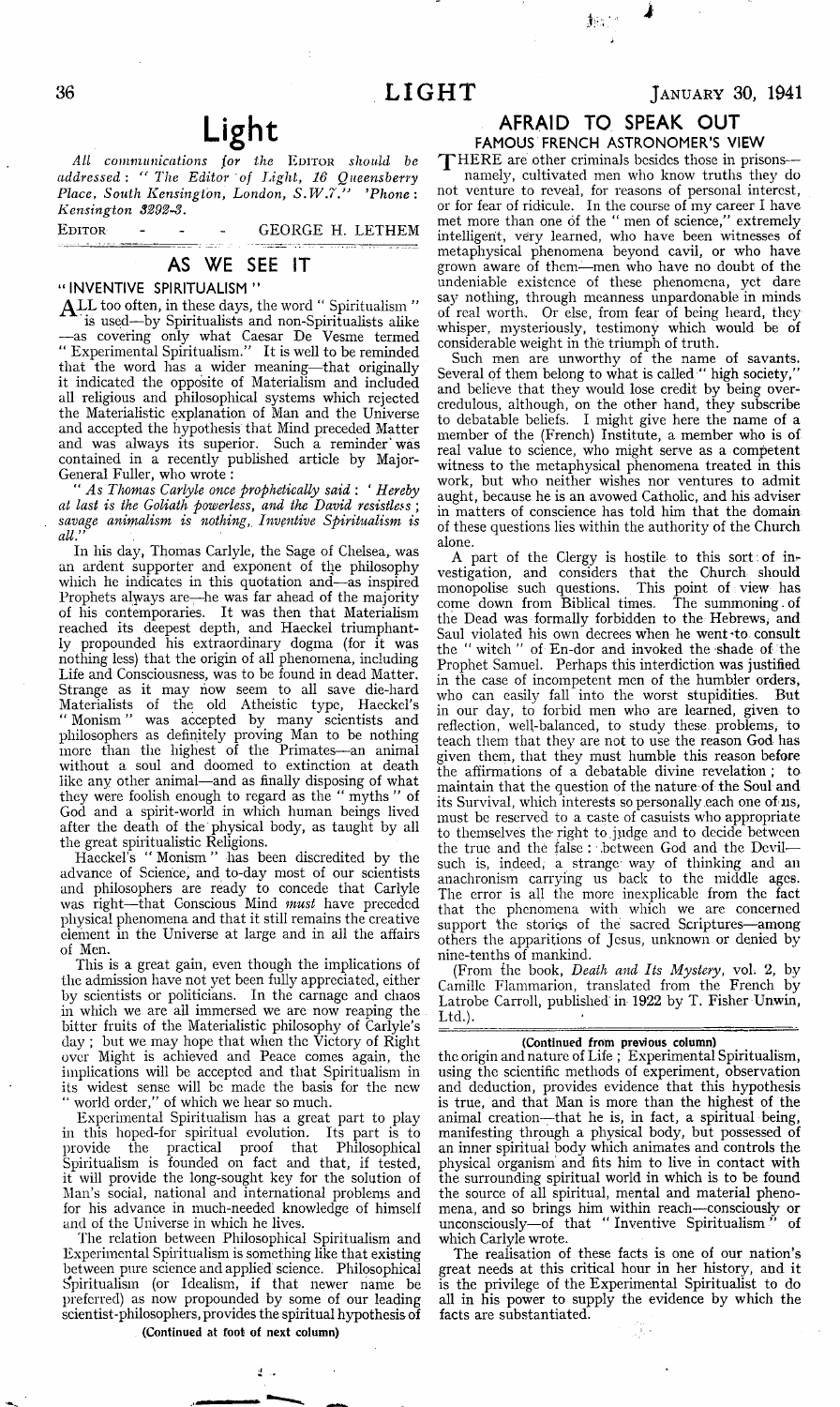*JANUARY* 30, 1941 **LIGHT** 37

# **AT THE L.S.A. ^ NEW FEATURES IN SPRING SESSION**

#### **SERVICE OF INTERCESSION**

'J 'H E necessarily slender Spring Session opened on Wednesday, January 15th, at 11.30 a.m., in a snowstorm. The first of the services of Intercession was held with Mr. W. H. Evans leading. These will be held every week at the same hour, and it is hoped that others in sympathy who cannot attend may make it convenient to link up in their own homes from 11.30 to 12. The following is the Order of Service:— Reading, Prayer of Praise, Thanksgiving, The Lord's Prayer, General Intercession for (1) Victims of war in all lands ; (2) The homeless ; (3) The bereaved ; (4) The distressed in body and mind; (5) For those passed Beyond; Closing Prayer for a Just and Lasting Peace.

*The Prayer of Praise, Thanksgiving is the following*:—

We praise thee O God for thou hast made us in the image of Thy eternity.

We thank Thee for the gift of life and for our immortality.

We praise Thee for the sorrows that chasten, the sufferings that cleanse, the trials that bind us to thee,

Creator, Sustainer and Preserver of all life, the whole universe is a psalm of praise to Thee ;

For Thou art expressed in Being. Thy breath kindles the morning star ; the glow of Thy love is the sun, and Thy wisdom is revealed in its light.

Darkness is but the shadow of the earth and is for our rest and our refreshment.

When we face Thee we dwell in the light. By Thy light we are blessed; our darkness is but the shadow of ourselves. Yet in that shadow shall we see the need of Thy light and in that need turn to Thee and find it.

We lift up our hearts to Thee and pray that we may be the channels of Thy grace to those in need.

May there go out from us that essence, of healing and comfort that shall, on the wings of Thy Love, enter the souls of all who suffer.

Let our adoration be in Thy service ; our praise in loving deeds ; our thankfulness in the joyful acceptance of the burdens of the day.

For all who suffer in body and' mind we pray there be given them Thy healing, Thy comfort and consolation.

For all whose life on earth has been cut short by war we pray that they may enter into light and the joyous fellowship of the blest.

That they may rejoice in the freedom of the spirit and the opportunities of greater service.

Bring them quickly through the mists into the light of Thy glory that they may rejoice in reunion with those gone before.

May they praise Thee for death and thank Thee for their new life. Be with them and with all men.

For Jesus sake. Amen.

\* \* \* \* \*

From 11.30 a.m. to 1 p.m. the London Spiritualist Alliance is at home to members and friends. As often as official duties permit, Colonel and Mrs. W. B. Roberts will attend as host and hostess.

#### **ANSWERS TO QUESTIONS THROUGH THE MEDIUMSHIP OF MRS. PAMELA NASH**

From 2 to 3 p.m. the first of the fortnightly meetings was held for Spirit Teachings. Written questions were answered by Mrs. Pamela Nash through her mediumship in trance. It is intended that all questions shall be of general interest of an impersonal nature, the object being to receive teachings and information to promote the progress of the soul here and in the Hereafter. Questions relating to life and conditions in the Beyond are also acceptable.

A critical perusal of trance utterances should be accompanied by due regard to three important factors which influence the messages. First, there is the

quality of intelligence possessed by the spirit cooperators ; next, the quality of mediumship of the Medium which embraces the capacity for transference of ideas clearly or otherwise ; and last, the quality of intelligence of the audience which has its effect upon the proceedings. Nothing is static and results vary at every effort that is made.

Below is a selection from the answers given on January 15th. These meetings will alternate with Wednesdays for Demonstrations of Clairvoyance for one hour, with discussion to follow from 3 to 3.30 p.m.

Before going into trance Mrs. Nasli opened the meeting with prayer.

#### QUESTIONS AND ANSWERS

(1) *How would you explain the phrase " Surrender to the Will of God* ? " *By what practical method can man set about learning to love God with " all his heart and soul and strength* ? "

With all his mind. Surrender: that is rather a difficult word to explain, but its spiritual meaning is easy. When you love someone it is very easy to sacrifice and to surrender, is it not ? But to realise love for the great Divine Spirit, unseen maybe, yet His love manifest everywhere and in every form of Nature, is more difficult. To me it is very easy to surrender to someone I know because I know of the Spirit. I have seen His face, I know His light and love, so I, as *k* spirit, can easily surrender. But you people of the earthplane who live and have your experience in a physical sense, sometimes have to part for the time being from those you love. We say that death has claimed them, but it is only by being able to understand the reality of a continued existence that one can realise what that love to God means and the surrender to God. It is the surrendering of the loved ones, is it not ?

*I think the questioner meant the surrender of one's own self.*

Only through love. It was the first great commandment given to people.

*How so* ? Only through love, only by realising that each must love the other, and through love the great love of the Divine is created, and so each one is able to surrender in service because they have found the love in their hearts for God. Do you not think so ? Surrendering oneself because one has found that through surrender and rendering service, love and service are again given back to them.

(2) *What is the nature of the help given us by our guides* ?

It varies in all conditions. They see your striving and by seeing your strivings they give their co-operation in all your endeavours which help the progression of the soul. Sometimes—you must pardon the personal note— I, as a spirit, may be asked why I do not keep my Medium in perfect health. That is an impossibility, because people in the earth-plane oppose the laws of nature and so have to pay the penalty. We, as spirit helpers, aid not so much on the material; we give by impression, not control, because the Spirit has given each individual will power, and we do not interfere, but help as much as we can. If people are striving to attain spiritual heights, fighting against the barriers of the earth, then we aid them in that way.

(3) *What is the nature of the personal relationship between man and woman in your life* ?

This also has to do with the soul. There are what we call affinities, or what you call soul-mates. These people, male and female, who are affinities are together in the land of spirit as a complete oval. Do you understand what I mean ? ' The relationship is according to the vibration of the soul, and there is that understanding of spiritual law which gives them the same (Continued on page 38)

*f ;*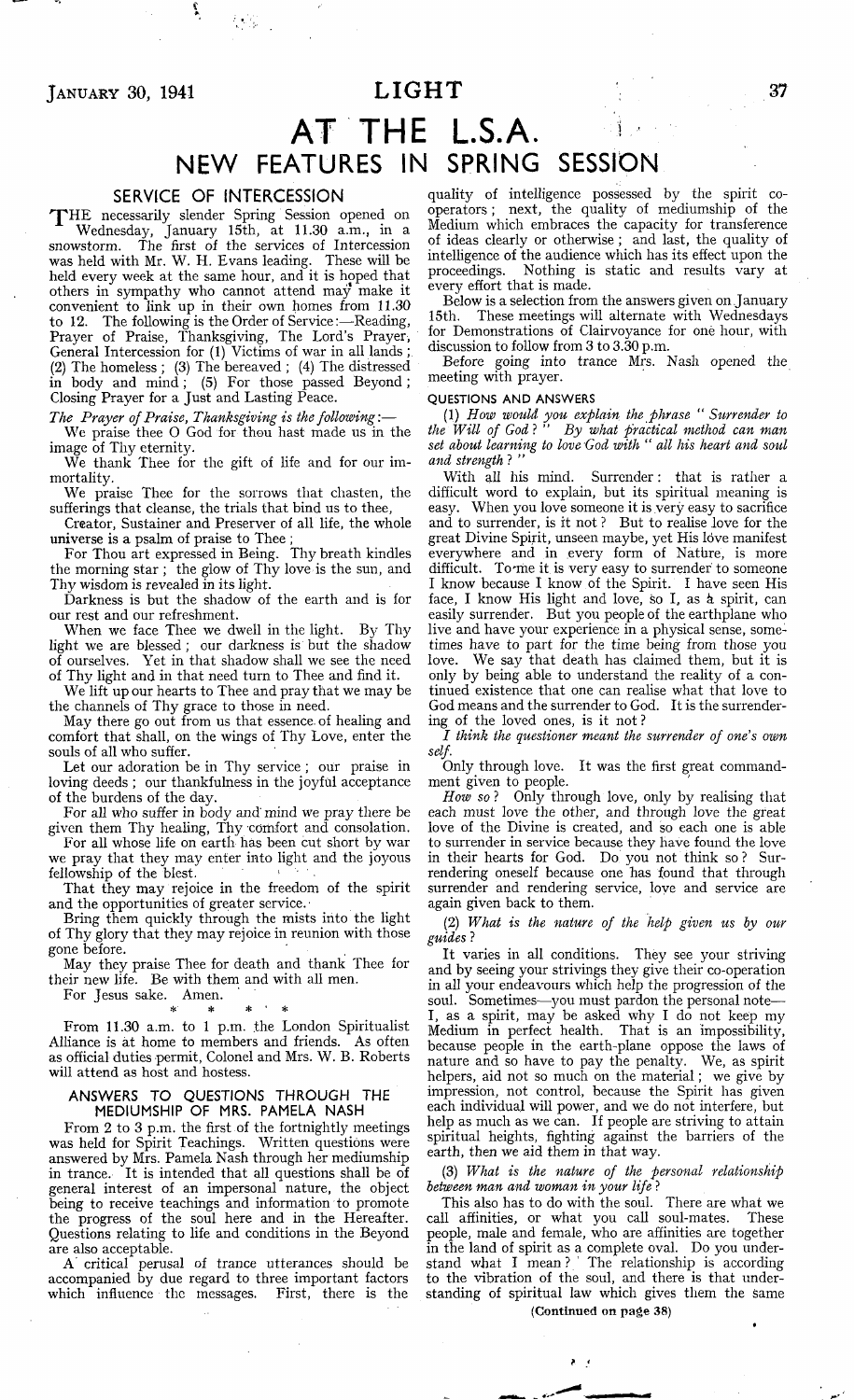#### QUESTIONS AND ANSWERS— continued

complete happiness as upon earth. Each soul has a vibration equal to its affinity. (*The one complementary to the other).* Exactly. *(Each equally important* ?). Yes.

(4) *What is your opinion of so-called, possession or obsession* ? *Are you aware of the wrongful domination by a spirit of a person still on earth* ?

It should be described rather as an unhappy than a wrongful condition. There is always the law of attraction dominating. And according to the vibrations, possibly in the very atmosphere in which the person lives there is, or has been, at some previous time, an influence not wholly good. And often it is due to allowing the physical to become depleted, the nerves in a low condition. Then these unhappy spirits may again try to re-enter the physical plane. Those who have sufficient understanding can help the one dominated to strengthen the will-power against the interference of one of these unhappy entities. We, too, in our spirit life try to help the people you would call possessed or obsessed. I do not think that it is always obsession, I think it is the weakened state of the mind and body that allows these vibrations, which enable the unhappy entities to close in upon them. But by using kindliness and firmness you can help those who dominate, and so aid the victim in safe-guarding his will. It should be known that prayer and love help these people to overcome.

(5) *What is God's purpose in placing us here on earth* ? This experience of the earthplane is the elementary stage of your life. No matter how long your journey may be, it is but as seconds of your life compared with eternal life. Tests and education are a necessary preliminary for this life. I do not mean simply knowledge or learning, but the experiences of life. Experiences are the educational factors of spirit life, and you have been placed upon this earthplane with a will to exercise, whether it be for good or for evil, in this great school of learning. And it is through your experiences that you raise your soul to the standard of your spiritual life. Experience gives your soul the opportunity to progress. That is the real answer,

Many times you people have been known to say: " Why have I been born ? Why have I been sent into this life ? What has it benefited me ? " As far as you can see it may have been of no benefit, but it certainly has had its effect upon the soul, and its value lies there. It gives you an opportunity to make your life of the spirit perfect, happy and blest. And it is very true that if you have done your best on the earthplane, happiness will not be denied you in the life of the spirit. But if you have taken your lesson indifferently, then, like the boy at school, you will have to learn your lessons again. In spirit life one still has to learn patience, endurance and how to overcome the difficulties which lie ahead. So your earthly life is a grand experience.

#### **A TRIBUTE TO MRS. ROSE LIVINGSTONE**

The following letter was received by the Secretary of the London Spiritualist Alliance. The writer gave permission for it to be printed provided his nom-deplume were used. He is a military man living in the West Country. The letter aptly expresses the feelings of many sitters.

" **I** notice in **Light** of the 9th, with the deepest regret, the passing of Mrs. Livingstone. May I express my feelings of deep sympathy with her family and the members of the L.S.A. who knew her.

" I have lost, *here,* a great friend I consider. For some three years I have sat with her on many occasions, and have always benefited by her unfailing sympathy and most accurate mediumship. I shall miss her kindly sympathy, and that also of " Lone Star." They 'brought into my life a share of happiness which is difficult to realise, and I shall miss their ministrations knowingly, but not without the knowledge that they will possibly help me still more, until I myself pass along.

Yours sincerely."

**" Twin Star."**

#### **" DO WE REALLY D IE?"**

#### WELL-KNOWN BROADCAST PREACHER'S **USEFUL BOOK**

THE Rev. W. H. Elliott, the well-known broadcast preacher, published a few months ago a useful little 6d. book (Longman, Green and Co.) entitled *Do We Really Die* ? He starts with a confession of his impatience at the explanation so frequently offered to those mourning the untimely death of someone young, *viz.*, that it is God's Will; for He does not regard it as such : untimely happenings must be contrary to the Divine Will. Nor can he agree that some " good purpose " is thereby served. " If we are not meant to *know* this purpose, then it seems to me, the good purpose is bound to fail.

So he likewise feels that too much stress is laid on the Crucifixion. " When we read the Gospel narrative, we feel instinctively that the Cross could not possibly have been the end of the story. There must be something else, something that will explain it and complete it and satisfy our moral sense.'

Were death the end, then there would be no sense nor heart in the Universe; but, Mr. Elliott continues: " I believe that there is both sense and heart in the Universe, because I believe in God . . . If God is Love, if He feels towards us as we sometimes feel towards each other, then how can we think that the grave is the end ? If He is trying to touch the heart of man and to awaken in him some response to that Great Eternal Love that is His own, what can we make of death ? Can death be anything more than an incident in an endless life ?"

" If," he goes on, " the dead are asleep for years and years, and we leave them so, until at last that same sleep overcomes us and we know nothing more, can we ever expect to take up again the friendship that we had with them before they died ? Surely those years will separate us.

The " pathetic pilgrimages to the cemetery " are all wrong if we go there to seek for those we have lost they are not there. Why do we think of the dead like that ? Mr. Elliott urges that our mental pictures of death should be more carefully and correctly drawn. And so he concludes : " There is no death. I do not think of them as dead, those friends of mine, old and young, whose mortal part lies buried, but whose spirits have gone marching on. They are alive, far more alive than I am. They are awake, alert, active, keenly intent on the work they have to do. It is a busy world to which they have gone. Why should they be idle when there is so much to be done in the eager service of God ? Why should they be idle from whom like a cloak all the weariness of the earth has fallen away for ever ?

And then the closing, definitely spiritualistic note : " So wise they are too . . . Perhaps they long to whisper to us for our guidance and our comfort. Perhaps they do . . . There are times when I feel one or other of them very near me . . . And why should they not be near ? They have other work to do than to think of us always. That I know, but I also know that the fellowship we had with them has never been broken. Love, when it is truly Love, the communion of spirit with spirit, will find its way, as it found it in the old life long ago."

M.A.B.

Let a man beware of greed, of meanness, of envy, of jealousy, of suspicion, for these things, if harboured, will rob him of all that is best in life, aye, even all that is best in character and happiness. Let him be liberal of heart and generous of hand, magnanimous and trusting, not only giving cheerfully and often of his substance, but allowing his friends and fellow-men freedom of thought and action— let him be thus, and honour, plenty, and prosperity will come knocking at his door for admittance as his friends and guests.—*James Allen.*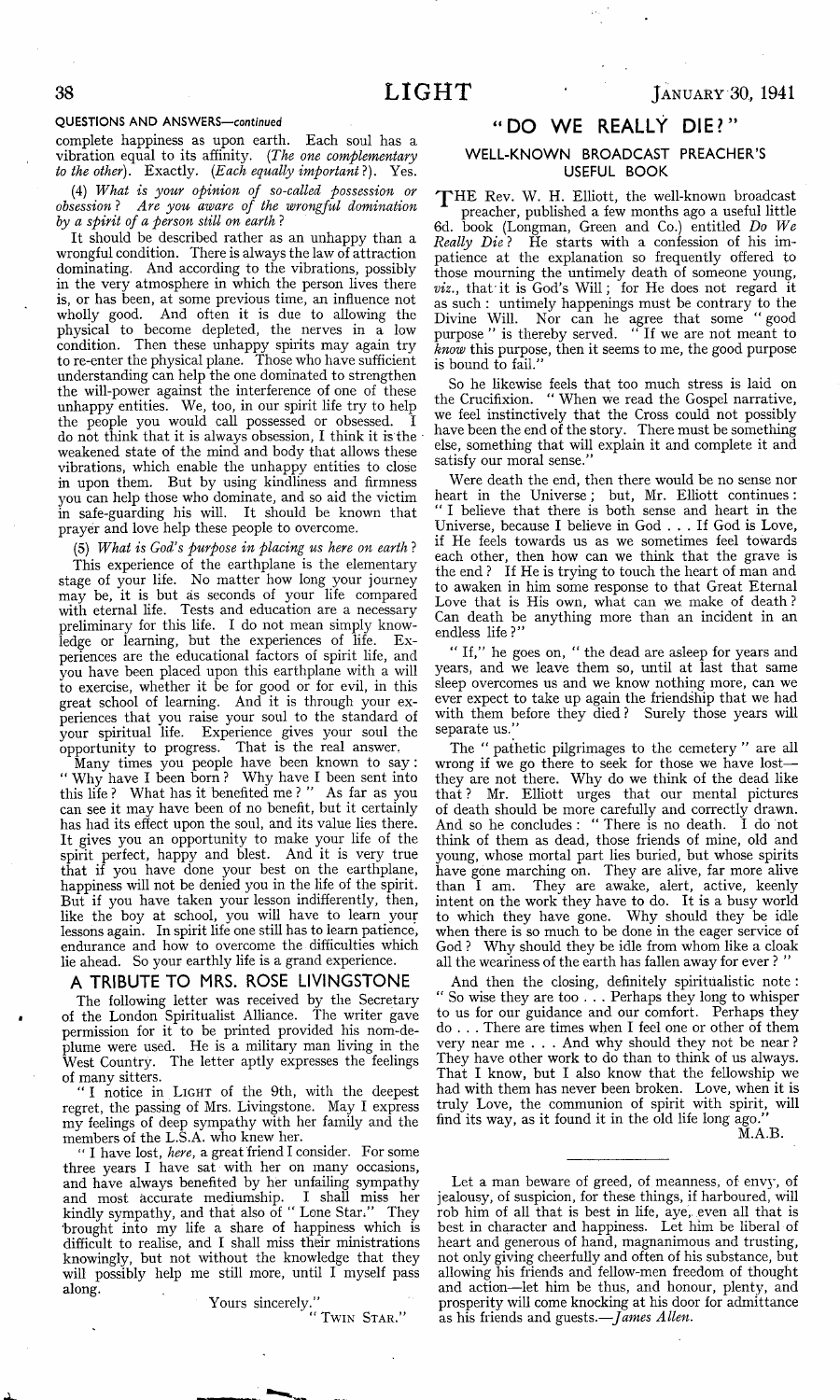## $J_{\text{ANUARY}}$  30, 1941  $LIGHT$  39

# **WHAT OUR READERS ARE SAYING**

#### **CARRYING-ON WITH COURAGE**

REV. H. H. ANTON STEPHENS, Vicar of St. Luke's, Hackney, E.9, has evidently judged the whole movement of Spiritualism by his knowledge of a few Spiritualists in London. While I know it is true that a few London Spiritualist Churches have been compelled, through enemy action, to close down and to restrict their activities to house meetings, and that a few of the better known London' Mediums have sought sanctuary elsewhere, I also know that in places like Bristol, Southampton, Portsmouth; Birmingham, Coventry, Leicester, Manchester, Liverpool, Sheffield, to name only a few of the towns that have suffered, in comparison to their size, equally with London, we are carrying on with a determination and a courage equal to that of the Vicar of St. Luke's.

The Rev. H. H. Anton Stephens is rendering the service for which he is paid., The officers of our Churches are voluntary workers, and face equal dangers, and in my opinion render an equal service. To my knowledge many of them, like myself, are engaged in A.R.P. service and have to face the dangers and horrors of a night's raid and go straight from these scenes of desolation to carry on the ministry of our Churches.

H. H. Anton Stephens does not know the mettle and the grit of the rank and file of the Spiritualist Movement. **Frank** T. **Blake.**

*President of the Spiritualists' National Union.*

#### DICTATORS AND EARTHQUAKES

Sir,— I must beg you to allow me space to make clear that in my criticism of Mr. Maby's essay of November 14th, I suggested no attitude of " patient martyrdom " at the present crisis, as he infers in the eighth paragraph of his reply of January 16th.' Mr. Maby had said that Dictators were " irresponsible " and were like " earthquakes and tornadoes, etc."

In his reference on January 16th to Sir Richard Granville, I would point out to him that Sir Richard was not facing a " natural cataclysm," but was- magnificently fighting (as our people are doing now) a very real and responsible enemy (children of the " devil " *he* called them). *Had* he been faced with an earthquake the choice of hero or martyr would not have been open to him. " Personal temperaments" do not affect earthquakes.

*That* was what I said was the logical outcome of Mr. Maby's theory, which is not mine.

 $T$ **EMPE** RYDER.

#### THE GOSPEL RECORD

Sir,— Referring to the statement on front page of **Light** of December 26th that the New Testament contains omissions, interpolations and mistranslations, the following may be interesting. It is taken from *Vision of God,* by Lars Taylor (1928), who was a Scandinavian Missionary in India, with many psychic experiences. He states that he frequently left the body and passed over into the Heavenly World, meeting and talking with Jesus Christ with the help of some of the inhabitants of that world. On page 33 it is stated, in connection with an interview with Jesus Christ, in the presence of S. :

" I then asked if the record in the Gospels, as to the historic Jesus, is to be trusted. ' He says,' S. answered, ' in the main you should accept the narrative, but inspiration is not that which it is vulgarly supposed to be, and does not exclude human frailty and shortsightedness. The account, however, is substantially correct.' Further : ' He tells you not to try to fathom His real nature or His relationship to the Divine Presence, for in our present state of earth-existence it is beyond comprehension, but to realise that in some mysterious way He, by taking on Humanity, will ultimately unite human beings to the Deity.' " J. W. **Macdonald.**

#### NO PAIN IN DYING

Sir,—Mr. Arthur Hill's surmise **(Light,** January 2nd) is a true one. In my book, *News From the Next World* (chapter xiv.), I give the experiences of several of our communicators— Stradivarius, Chopin, Sir Arthur Conan Doyle, and others ; and they all say that their actual passing was during a period of unconsciousness, and they suffered no pain at all.

A recent experience I myself had seems to confirm this. The day after I had completed my book—a work of enormous labour extending over several years— I was found lying unconscious, and all thought that I was dying. I remained unconscious and totally insensible for a considerable time. When I did recover consciousnesss, I had not the slightest recollection of anything that had passed during my long period of unconsciousness, and I remarked to my wife and family that if I had passed then I should have known nothing about it.

I once found an aged parishioner of mine dead in her armchair by her fireside, a pot of water by her on the table, and a candle burnt down to the socket *(Man's Survival,* page 283). Some months after, at a direct voice sitting with Mrs. Wriedt, she said to me : " I began to be very drowsy. I took a drink of water and remember nothing more until I woke up in Heaven." Weston Vicarage. **Charles** L. **Tweedale.**

#### **A W ORD TO THE WISE**

To denounce Spiritualism without having studied the evidence is an act of folly which one would think incredible were it not common and unabashed. In the interests of religion it is our duty to press upon all the duty of humble and God-fearing inquiry, and support those who give of their best in order to try the Spirits. *—Rev. Percy Dearmer, D.D.*